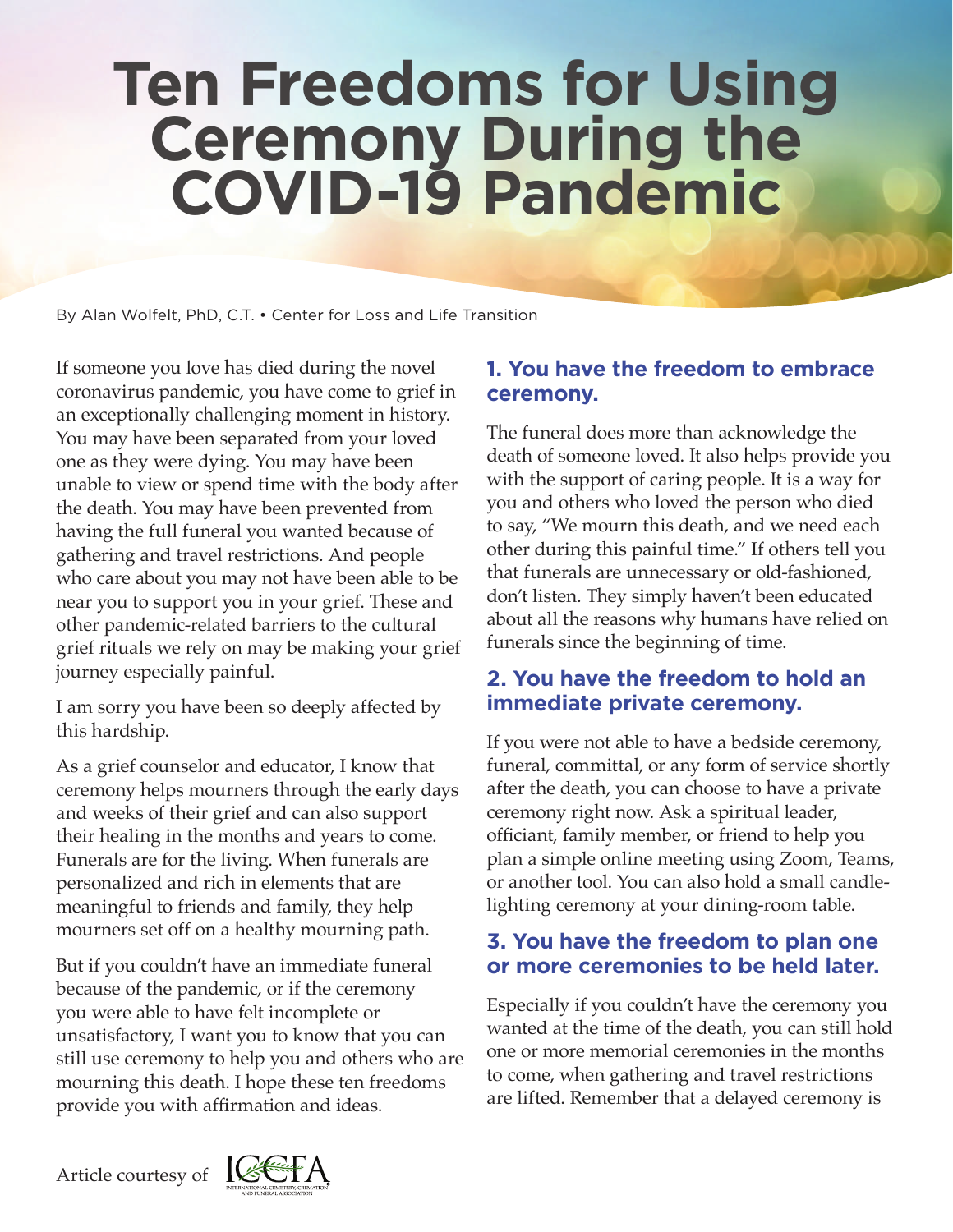a much healthier choice for your family than no ceremony.

#### **4. Yes, you have the freedom to have more than one ceremony!**

Ceremony helps grieving people heal. And multiple ceremonies are especially helpful in supporting families through complicated loss circumstances such as yours. For example, you might have an online ceremony now followed by a full ceremony and gathering later this year and then a smaller graveside or scattering ceremony on the anniversary of the death. You will find that each time you hold a ceremony, your grief softens and integrates into your ongoing life a bit more.

## **5. You have the freedom to plan a ceremony that will meet the unique needs of your family.**

Keep in mind that any ceremonies you plan can and should be customized to honor the unique person who died as well as meet your unique family's needs and wishes. There are no real rules about what you should or shouldn't do, and your ceremony can be spiritual, religious, or secular whatever you wish.

#### **6. You have the freedom to feel all of your feelings about the circumstances of the death as well as any ceremony difficulties you may be having.**

Because of the challenging and limiting circumstances in which your loved one died, you may be experiencing heightened anger, anxiety, guilt, regret, helplessness, despair, and other difficult feelings in addition to your normal grief. Remember that your feelings are naturally complicated because the situation is complicated. Talking out your feelings regularly with a trusted listener will help.

#### **7. You have the freedom to make use of memories.**

You may feel "stuck" in this pandemic moment, unable to carry out all the actions you would like to in honor of the person who died, but you still have the freedom to lean upon your memories. During this dormant time, gathering photos, video clips, memorabilia, and life stories will help you acknowledge the reality of the death and honor the life that was lived. Sharing memories with others will help everyone as well. Then, when it comes time to have a memorial service in the coming months, photos and memories will already be prepared.

## **8. You have the freedom to reach out and connect.**

The isolation you may be experiencing as a result of the pandemic is not conducive to healing. You need and deserve the support of others during this challenging time. Others mourning the death need support as well. So, even if you can't gather in person with others right now, you can still reach out for and accept support. Talk openly and honestly with the people in your home and be as empathetic as you can. To communicate with others outside your home, video calls are probably the best substitute for face-to-face conversations. Voice calls come second. After that, emails, texting, and social media work too. And don't forget the power of the handwritten letter! The point is to stay connected as much as possible AND to be open and honest in those communications about whatever it is you are feeling or struggling with at the moment.

#### **9. You have the freedom to ask others to be involved in any ceremonies you plan.**

Funeral and memorial ceremonies can have lots of moving parts and may require a good deal of planning. Many hands make light work. You can ask several people to help with the planning